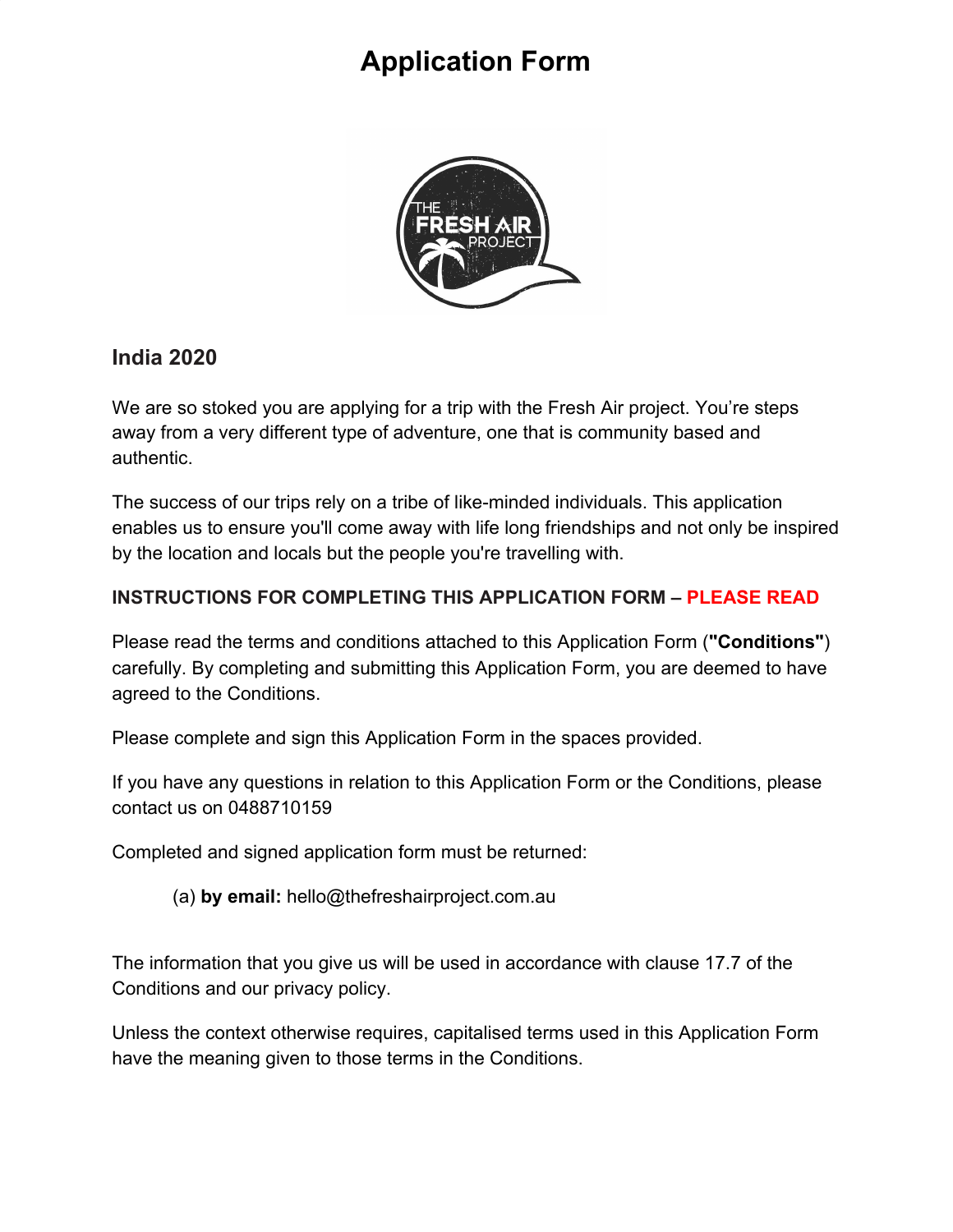| <b>EXPEDITION DETAILS</b> |                    |                          |
|---------------------------|--------------------|--------------------------|
| <b>Destination</b>        | Gokarna, India     | Would you like to apply? |
| Trip 1                    | September 19 to 27 | Y/N                      |
| Trip 2                    | October 3 to 11    | Y/N                      |

| 1. YOUR DETAILS       |                |  |
|-----------------------|----------------|--|
| Given name(s)         | <b>Surname</b> |  |
| <b>Mobile phone</b>   | Date of birth  |  |
| <b>Postal address</b> |                |  |
| <b>Email address</b>  |                |  |

### **2. ABOUT YOU**

**Have you travelled in the last 5 years? If so, where, in a group or solo?**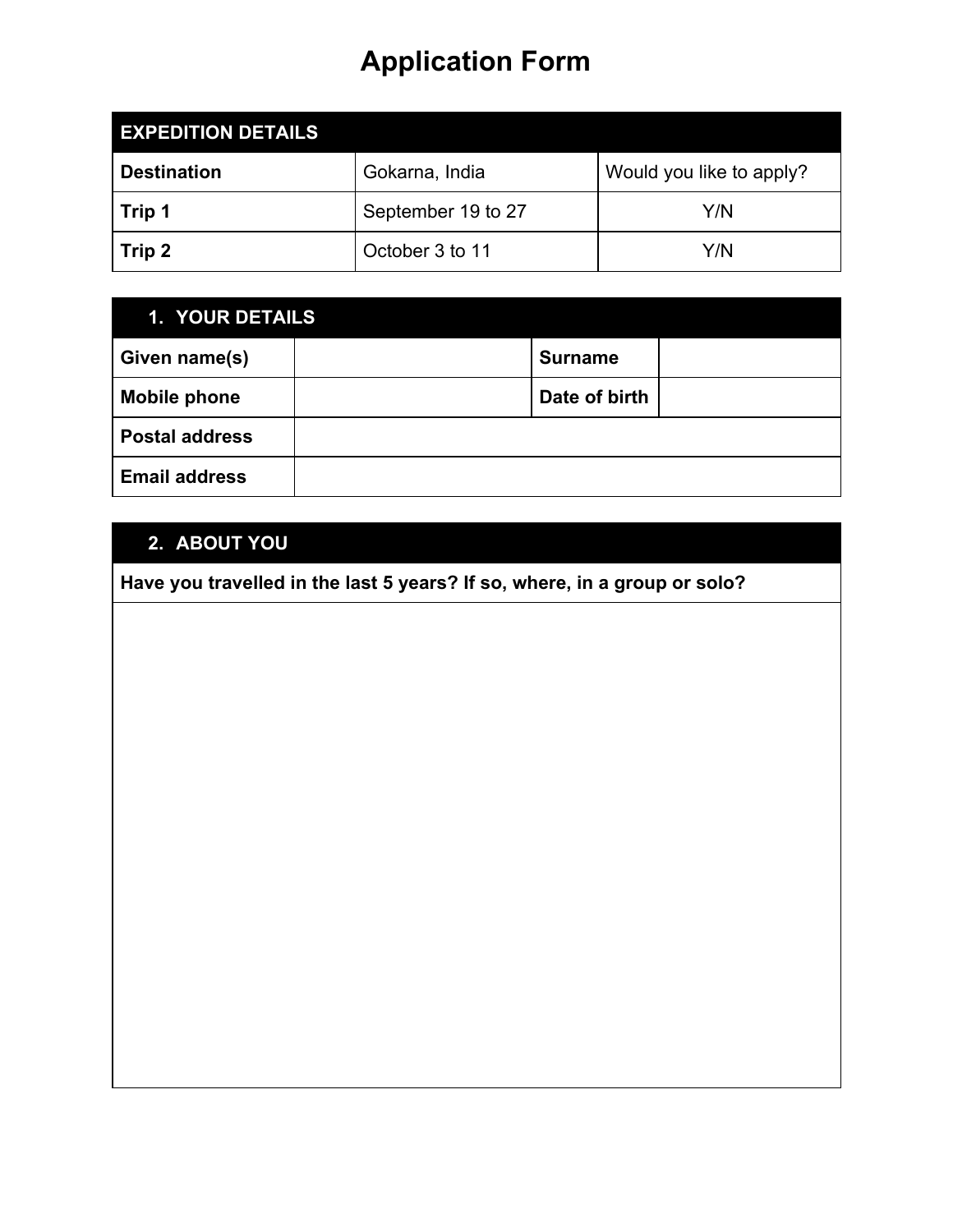| Have you ever been to India (or a similar country) before? If so, please fill us in:                                                                                  |
|-----------------------------------------------------------------------------------------------------------------------------------------------------------------------|
|                                                                                                                                                                       |
|                                                                                                                                                                       |
|                                                                                                                                                                       |
|                                                                                                                                                                       |
|                                                                                                                                                                       |
|                                                                                                                                                                       |
|                                                                                                                                                                       |
|                                                                                                                                                                       |
|                                                                                                                                                                       |
| Do you know anyone else who is applying for this Program? If so, who? Also,<br>what is your relationship with them?                                                   |
|                                                                                                                                                                       |
|                                                                                                                                                                       |
|                                                                                                                                                                       |
|                                                                                                                                                                       |
|                                                                                                                                                                       |
|                                                                                                                                                                       |
|                                                                                                                                                                       |
| Describe your previous surfing experience? It's cool if you're just starting out,<br>both trips have surf coaches and Gokarna offers waves for all levels of surfing! |
|                                                                                                                                                                       |
|                                                                                                                                                                       |
|                                                                                                                                                                       |
|                                                                                                                                                                       |
|                                                                                                                                                                       |
|                                                                                                                                                                       |
|                                                                                                                                                                       |
| What are some of your hobbies (e.g. running, writing, watching movies)?                                                                                               |
|                                                                                                                                                                       |
|                                                                                                                                                                       |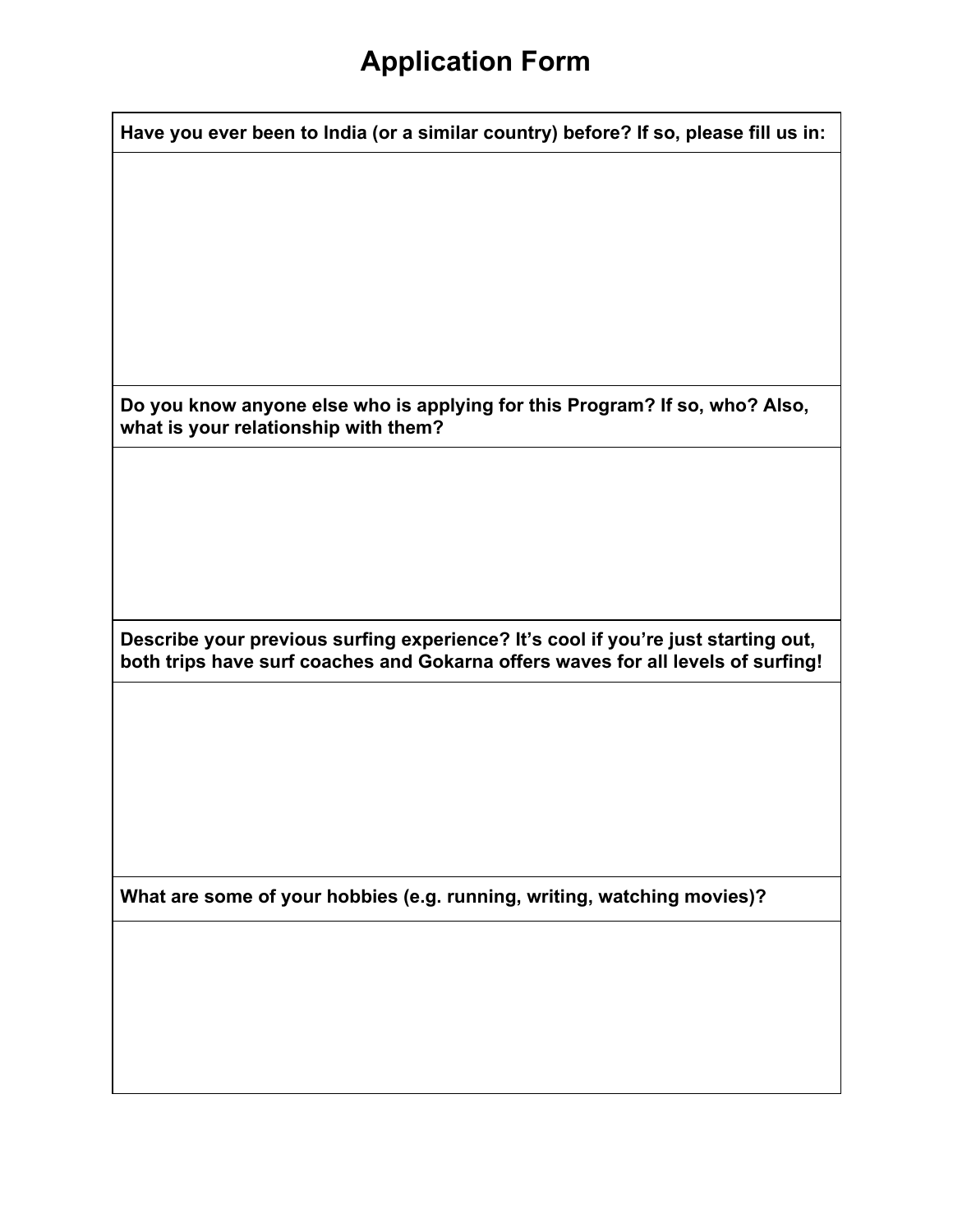**Why do you want to go on The Fresh Air Project? (There is nothing more refreshing than an honest answer so go for it!)**

#### **3. PASSPORT DETAILS**

Passports must be valid for at least six months after the end of the expedition. If you already hold a passport that will be valid at that time, please attach a photocopy of the photo page in the passport.

| Valid passport held    | Y/N | If yes, photocopy sent: $ Y/N $ |  |
|------------------------|-----|---------------------------------|--|
| <b>Passport number</b> |     | <b>Expiry date</b>              |  |
| <b>Place of issue</b>  |     | Date of issue                   |  |

If a valid passport is not held or your passport will expire within 6 months after the end of the Expedition, please apply for a new passport as soon as possible and, on receipt of your new passport, please forward a copy of the photo page to Fresh Air, no less than 60 days prior to the Departure Date.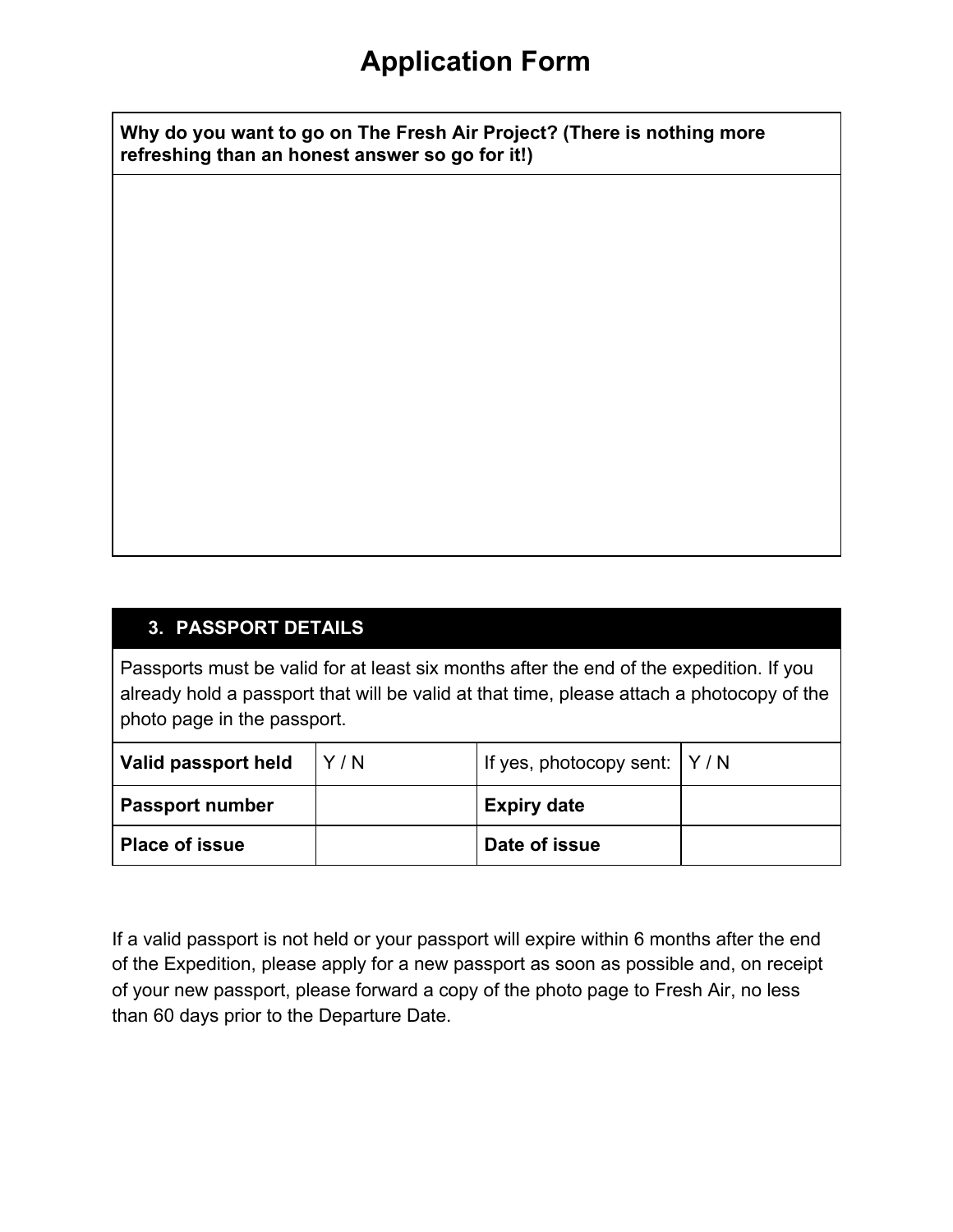| 4. EMERGENCY CONTACT DETAILS           |  |                            |  |
|----------------------------------------|--|----------------------------|--|
| Primary emergency contact details.     |  |                            |  |
| Mr / Mrs / Miss / Ms /<br><b>Other</b> |  | <b>Contact number</b>      |  |
| <b>First name</b>                      |  | <b>Email address</b>       |  |
| <b>Surname</b>                         |  | <b>Relationship to you</b> |  |

| Secondary emergency contact details. |                            |  |
|--------------------------------------|----------------------------|--|
| Mr / Mrs / Miss / Ms /<br>Other:     | <b>Contact number</b>      |  |
| <b>First name</b>                    | <b>Email address</b>       |  |
| Surname:                             | <b>Relationship to you</b> |  |

#### **5. MEDICAL INFORMATION**

If the answer is 'Yes' to any of these questions, we may call you and request that you get examined and formally cleared by an appropriately qualified medical practitioner in accordance with clause 10.3(a) of the Conditions.

| Do you suffer, or have you ever suffered, from any of the following? |
|----------------------------------------------------------------------|
|----------------------------------------------------------------------|

| <b>Asthma</b>                              | Y/N                                        | <b>Diabetes</b>        | Y/N |
|--------------------------------------------|--------------------------------------------|------------------------|-----|
| <b>Psychiatric</b>                         | Y/N                                        | <b>Depression</b>      | Y/N |
| <b>Allergies</b>                           | Y/N                                        | <b>Heart condition</b> | Y/N |
| <b>Epilepsy</b>                            | Y/N                                        | <b>Joint Problems</b>  | Y/N |
| Please give details of any other<br>above. | pre-existing medical conditions not listed |                        |     |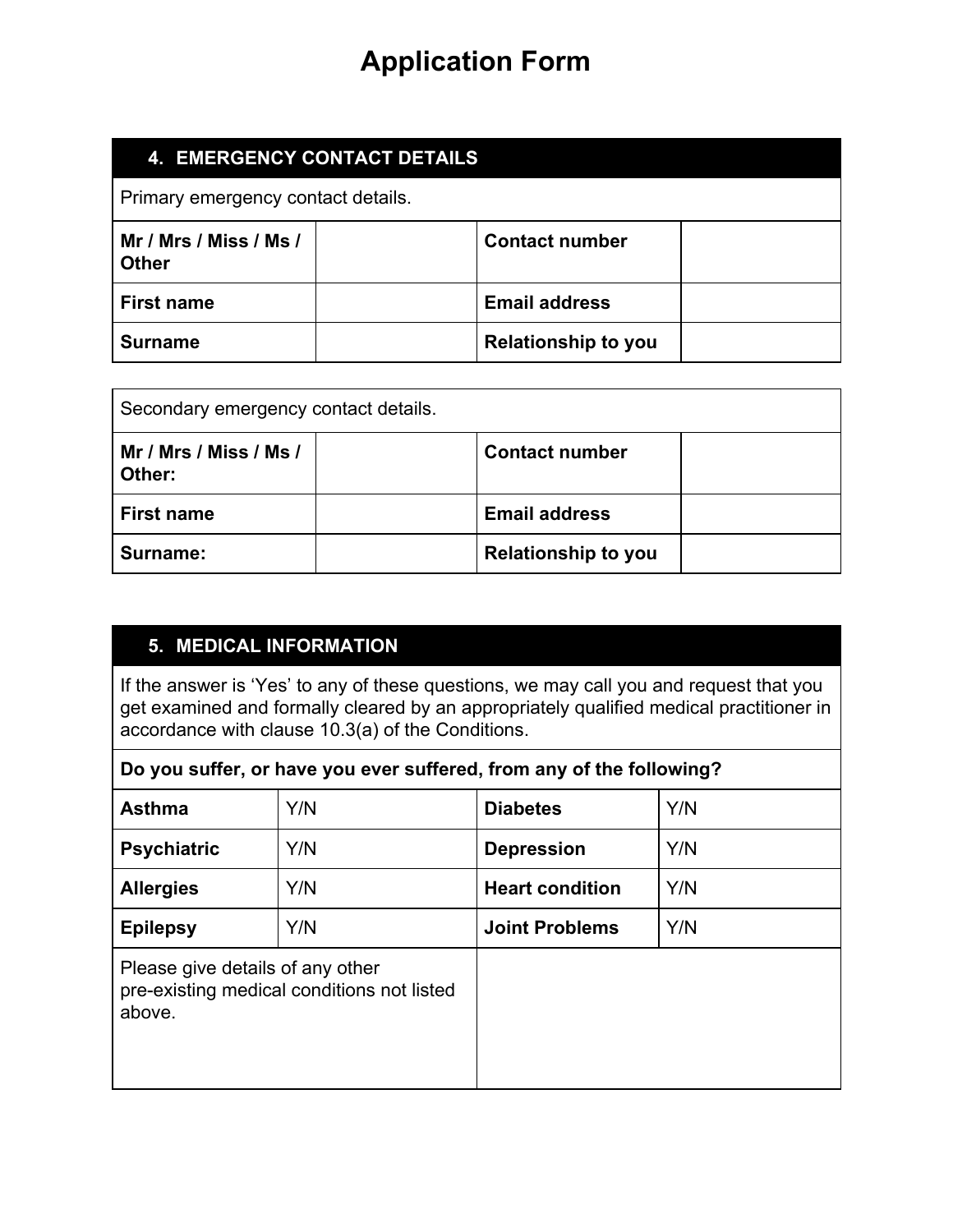| <u>Do you:</u>                                                    |                                                          |                                        |                                   |
|-------------------------------------------------------------------|----------------------------------------------------------|----------------------------------------|-----------------------------------|
|                                                                   | Have objections to any treatment e.g. blood transfusion? |                                        | Y/N                               |
| Details:                                                          |                                                          |                                        |                                   |
|                                                                   | Take medication for a condition not mentioned above?     |                                        | Y/N                               |
| Details:                                                          |                                                          |                                        |                                   |
| Have specific dietary requirements e.g. vegetarian, vegan?<br>Y/N |                                                          |                                        |                                   |
| Details:                                                          |                                                          |                                        |                                   |
| What level of fitness are you? Circle the most appropriate        |                                                          |                                        |                                   |
| <b>Running</b>                                                    | Occy in the 90's<br>(Can run 0-5km)                      | Kelly in 20 years<br>(Can run 10-20km) | Mick Fanning<br>$(Can run 20km+)$ |
| Swimming                                                          | Occy in the 90's<br>(Can swim 0- 500m)                   | Kelly in 20 years<br>(Can swim 1km)    | Mick Fanning<br>(Can swim 1km+)   |

**THIS IS IMPORTANT:** We here at Fresh Air treat your safety as our paramount concern and let's face it, we are surfing and travelling through a very poor and underdeveloped country. Therefore, if there is anything else you think we should know that might be relevant to ensure your safety then *please let us know by writing on a separate sheet*. This information will be kept totally confidential in accordance with our privacy policy – it is just really important for us to know.